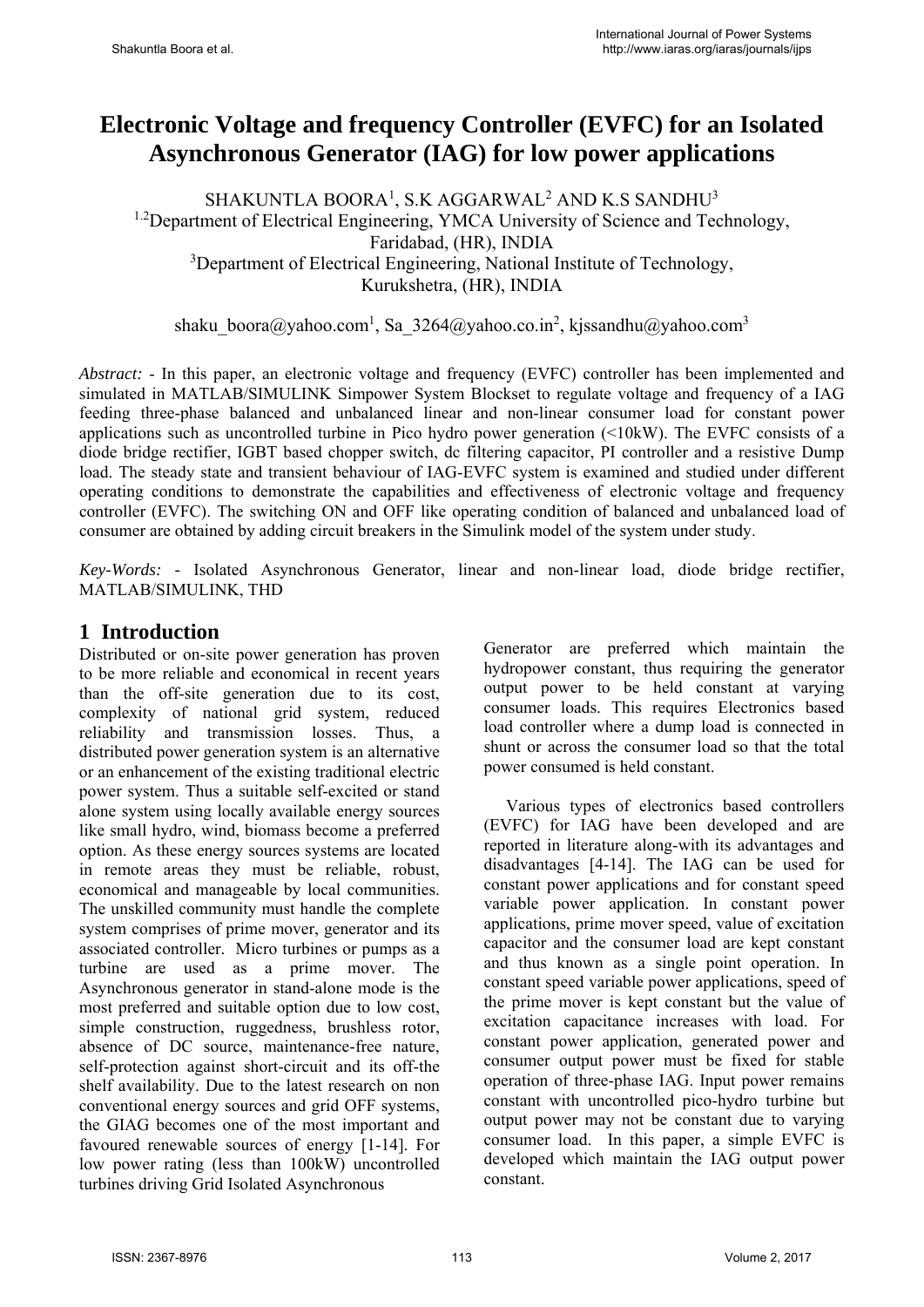### **2 Schematic diagram description**

The complete Schematic diagram of the three-phase EVFC-IAG system is shown in Fig. 1. The whole system is a combination of Asynchronous machine, delta connected capacitor bank, three-phase load and an electronic voltage and frequency controller (EVFC). The value of excitation capacitor is selected in such a way that it generates the rated voltage at no load. It consists of six-pulse diode bridge rectifier, the IGBT operated chopper switch, a filtering capacitor(C), dump load resistance  $(Rd)$ . The diode bridge rectifier is used to convert input three-phase ac terminal voltage of IAG to dc output voltage. The output dc voltage has the ripples, which should be filtered and therefore a filtering capacitor is used to smoothen the dc voltage. An IGBT is used as a chopper switch providing the variable dc voltage across the dump load. Initially the consumer load and the electronics based dump load controller are kept OFF and the generator is self-excited at no-load. After successful voltage build-up, the electronics based dump load controller consumes the whole of the generated power. When both the consumer load and the chopper is switched ON, the current flows through the dump load and consumes the difference between the generated power and consumer load power and this result in a constant load on the IAG and hence constant voltage and frequency at the balanced consumer load. Thus the generator maintains the power balance in the system.

The duty cycle of the chopper is varied by a discrete PI controller. The output of the PI controller is compared with the saw tooth wave to generate switching signal of varying duty cycle for the chopper switch. According to the principle of operation of the system, the suitable value of capacitors is connected to generate rated voltage at desired power [5-14].

The input power of the IAG is held constant at varying consumer loads. Thus IAG supplies power to consumer load and dump load in parallel such that the total power is constant. The power balance equation for the system is

### $F_{\text{sem}} = F_{\text{cloud}} + F_{\text{cloud}}$

Where, P<sub>gen</sub> is the power generated by the Isolated Asynchronous Generator (IAG) (which should remain constant).  $P_{cloud}$  is the consumer power and Peload is the electronic dump load power to be dumped in dump load resistance R<sub>D</sub>. The electronic dump load power ( Peload) may be used for various applications like water heating, charging of batteries, cooking purpose, baking, space heating etc.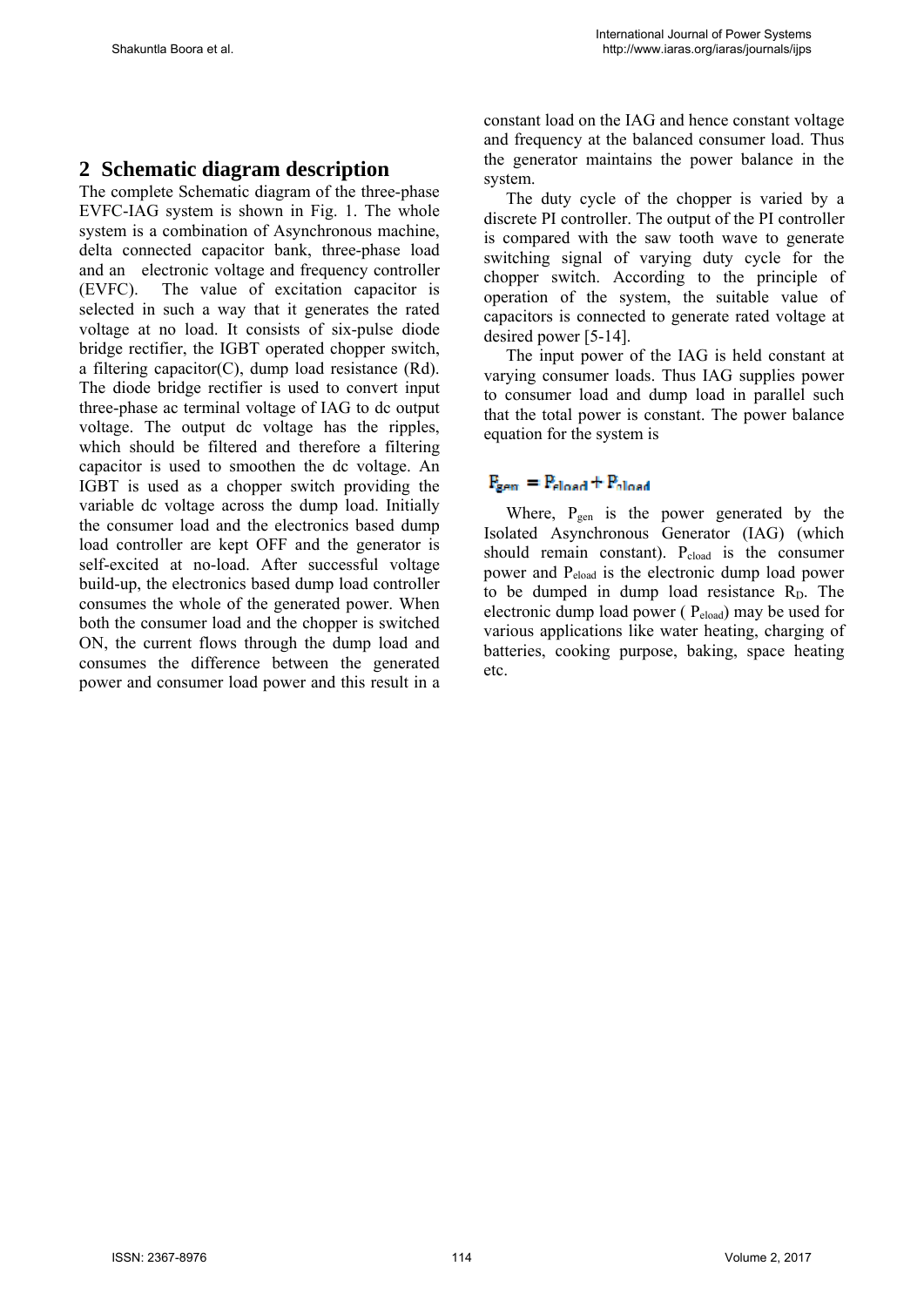

Fig. 1 Simulink model diagram of the whole generating system along with EVFC

## **3 Control Strategy**

The control circuit of electronics voltage and frequency controller (EVFC) consists of a voltage sensor for sensing the three-phase ac voltage of IAG, a comparator for comparing the sensed ac voltage with the reference voltage, a discrete PI controller for processing the error voltage. The output of PI controller is compared with a saw tooth carrier waveform of 1 kHz frequency to generate the PWM switching signal for IGBT operated chopper switch.

# **4 Simulated results details and its findings**

All the simulations have been carried out in MATLAB software package on a 3730 W Squirrel cage Asynchronous motor with Simulation type (Discrete), Sample time (50e-6), Discrete solver mode (Forward Euler), Simulation time (2 seconds),<br>Relative tolerance (1e-3). Time tolerance Relative tolerance (1e-3), Time tolerance (10\*128\*eps) and ode45 (Stiff/TR-BDF2) solver A three-phase electronics voltage and frequency (EVFC) controller for a three-phase IAG is implemented. The dump load resistance and DC link capacitor are selected to 103  $\Omega$  and 151  $\mu$ F for the simulation study under balanced/unbalanced three phase linear and non-linear consumer load [11]. A three-phase star-connected Asynchronous machine of 3.73 kW, 460 V, 60 Hz, 4 poles is used as IAG. The IAG is driven by a three-phase alternator. To generate rated voltage i.e.  $460$  V at no-load, threephase capacitor of appropriate value is connected across the machine stator terminals.

### **4.1 Performance of IAG-EVFC system feeding three-phase balanced/unbalanced resistive load**

Fig. 2 shows the transient waveforms of three-phase generator voltages  $(V_{\text{abcg}})$ , three- phase generator currents (Iabcg), three-phase resistive load currents (Iabcl), per-phase EVFC currents (Iac, Ibc, Icc), generated power ( $P_{gen}$ ), consumer load power ( $P_{cloud}$ ) and electronic load power (Peload)

It is observed from the simulated results [Fig. 2] that when the three-phase balanced delta connected resistive load of 2 kW is switched ON between each phase to phase at 0.7 sec, consumers load current increases and the EVFC currents decreases.

It indicates that transfer of power takes place from three-phase EVFC to the balanced three-phase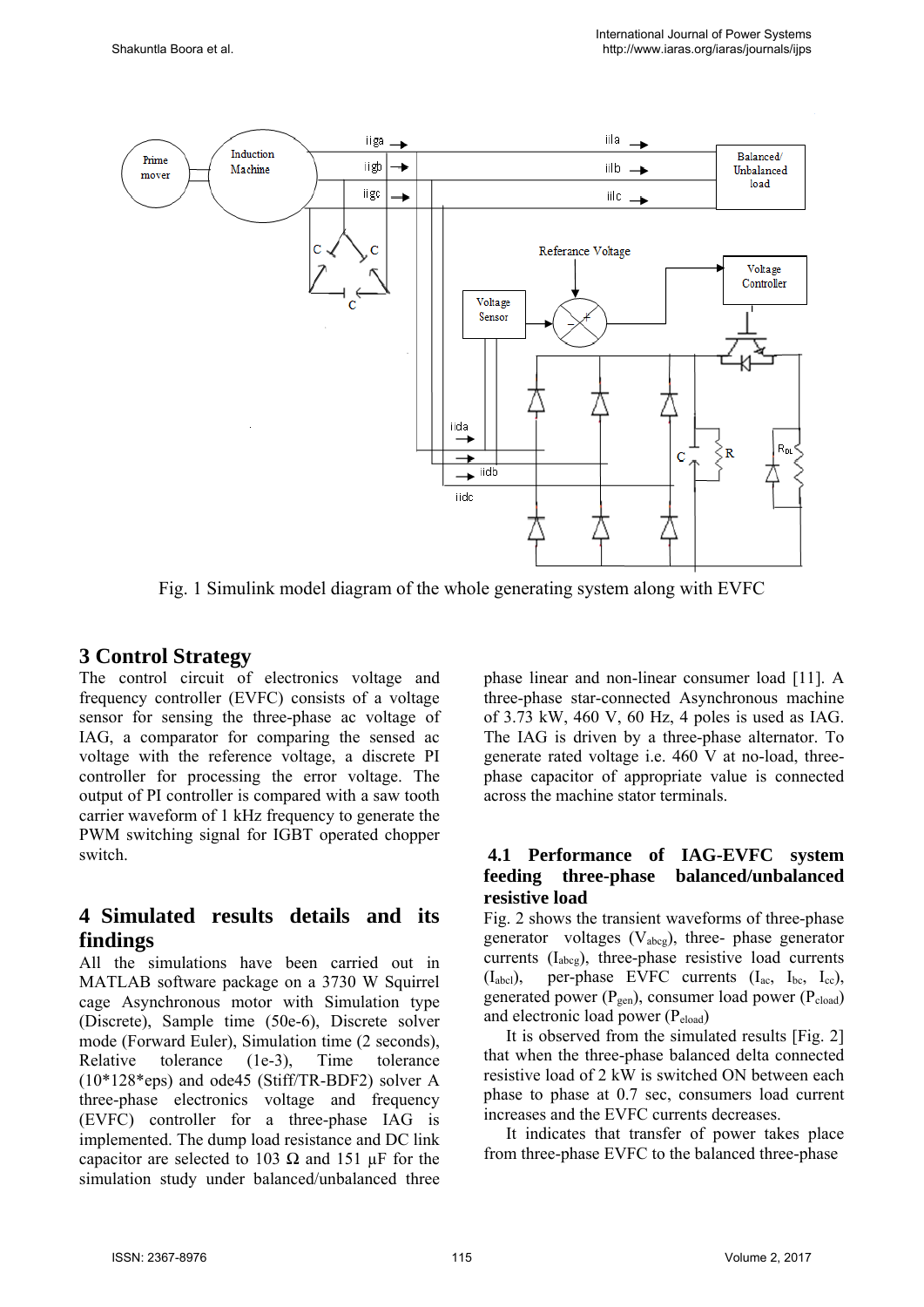

Fig. 2 Simulated transient characteristics waveforms of voltage generated by three-phase IAG ( $V_{\text{abc}}$ ), three-phase IAG currents ( $I_{abcg}$ ), three-phase resistive load currents ( $I_{abc}$ ), per-phase EVFC currents ( $I_{ac}$ ,  $I_{bc}$ , Icc) under unbalanced resistive load

consumer load and IAG experiences constant load on it and hence maintain constant voltage and frequency [Fig. 3 and Fig. 4]. It is also observed that at this time power grabbed by the dump load (Peload) is nearly zero. With the switching OFF of one phase at 0.8 sec and another phase of load at 0.85 sec, the load becomes unbalanced. Under these operating conditions, consumer load current decreases and the EVFC currents increases. It indicates that transfer of power takes place from three-phase consumer load to the three-phase EVFC and IAG experiences constant load on it and hence maintains constant voltage and frequency.

At 0.9 sec one-phase and at 0.95 sec another phase of load is reconnected on IAG and the system becomes balanced once again. At the instant of switching OFF the three-phase balanced resistive consumer load at 1.2 sec, load current becomes zero and EVFC current increase which gives an indication of transfer of power from consumer load to EVFC such that IAG experiences a constant load on it and maintain constant voltage and frequency [Fig. 3 and Fig. 4]. It is observed from Fig. 4 that electronic load power decreases whereas the consumer load power increases with increase in balanced /unbalanced consumer load so that the load on the IAG remains constant.

Fig. 5 to Fig. 8 shows that the EVFC is capable of reducing the harmonics generated by the load and maintain the THD of the generated voltage at 2.23% under balanced and at 2.42% under unbalanced load conditions .The THD of the generated current is at 4.14% under balanced and at 4.22% under unbalanced load. The THD of both the generated voltage and current are within the limit as specified by IEEE 519 standards.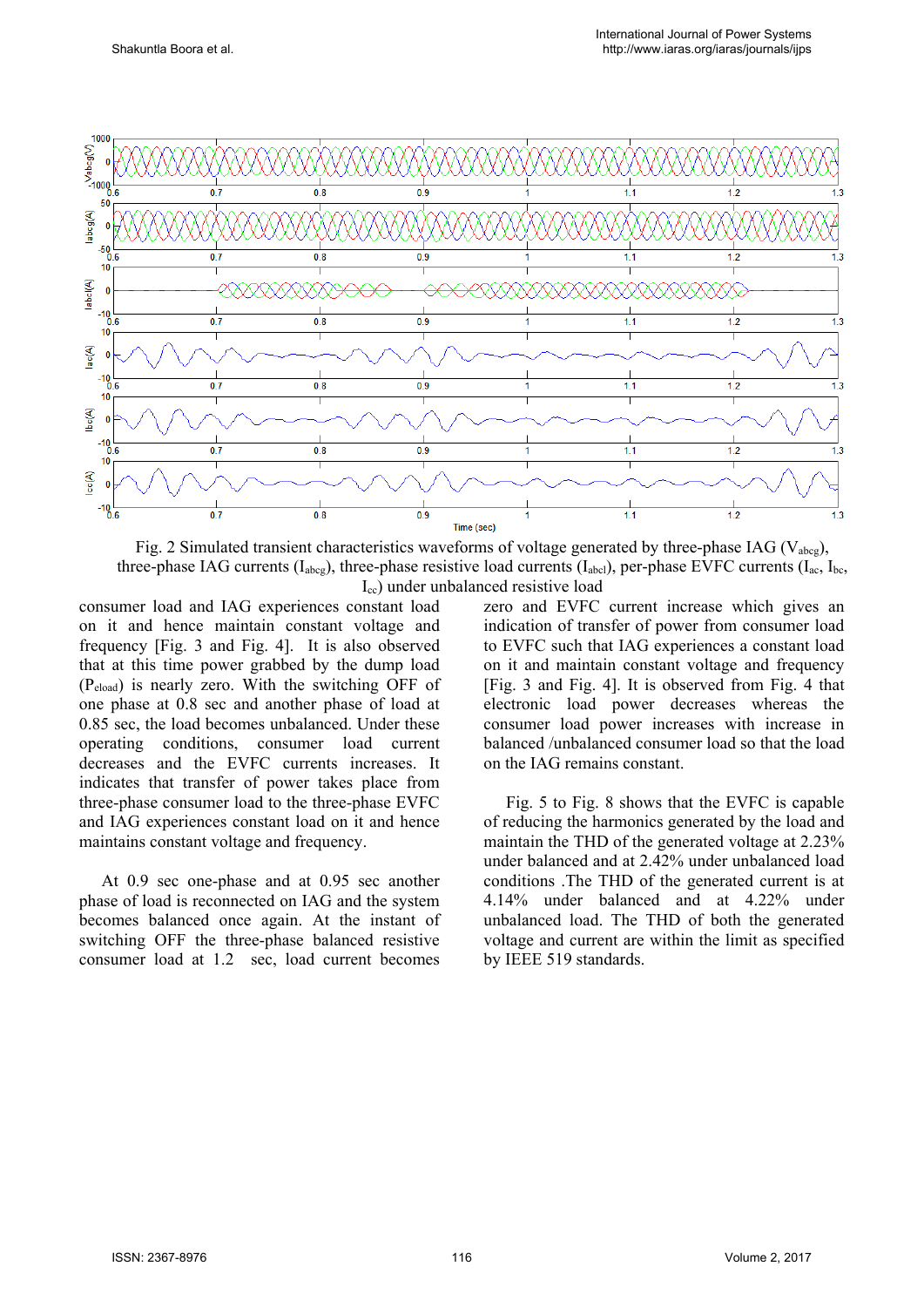

(Peload).







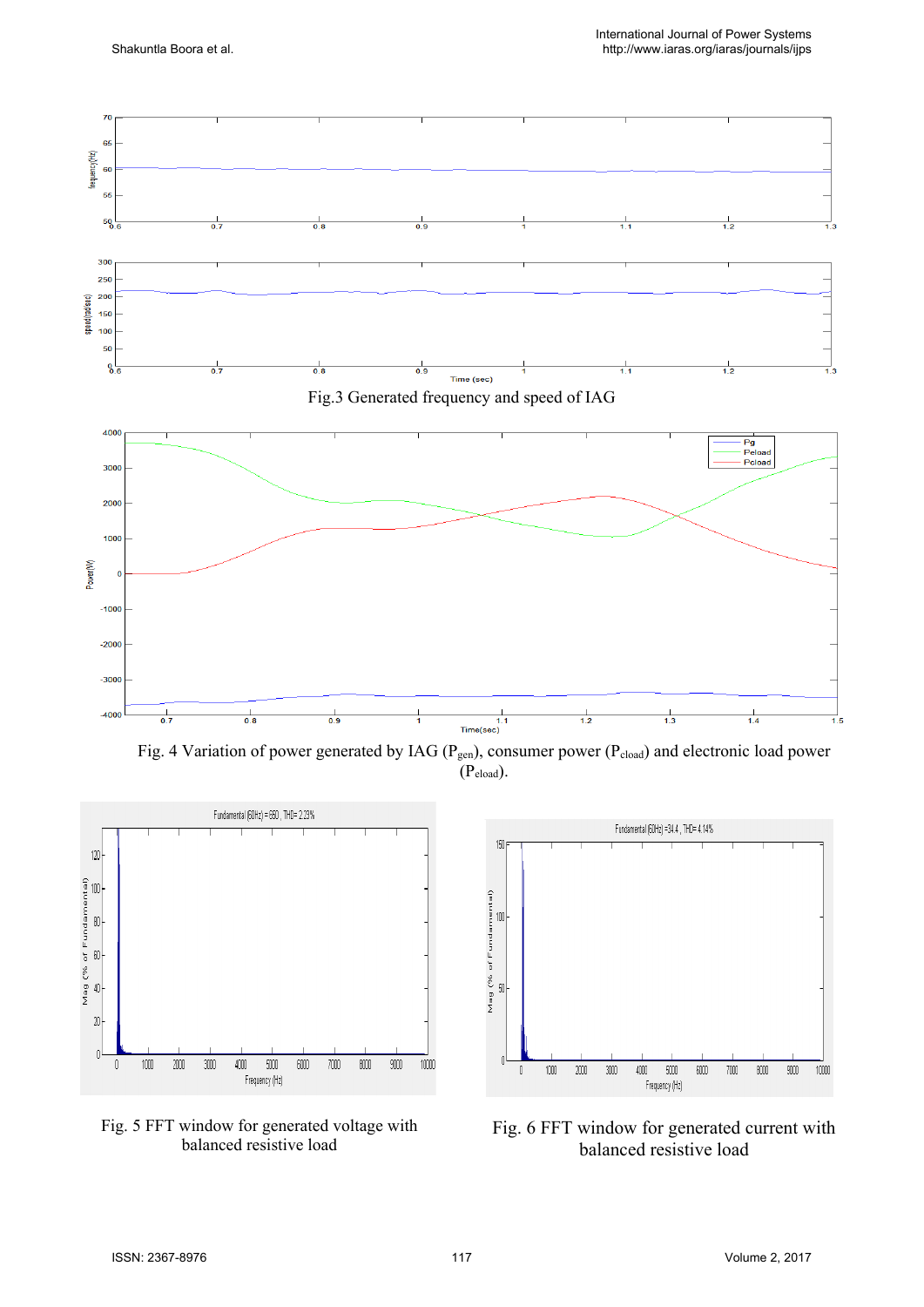

Fig. 7 FFT window for generated voltage with unbalanced resistive load



Fig. 8 FFT window for generated current with unbalanced resistive load

#### **4.2 Performance of IAG-EVFC system feeding three-phase balanced/unbalanced reactive load**

Fig. 9 represents the transient performance characteristics of three-phase IAG-EVFC system supplying reactive load (0.8 p.f lagging). With the switching ON of three-phase balanced reactive load at 0.7 sec, load current increases and EVFC current of the three -phases decreases to balance the IAG system. With the switching OFF of one phase at 0.8 sec and another phase of load at 0.85 sec, the load becomes unbalanced and hence EVFC currents of two phases increase for balancing the IAG system. At 0.9 sec one-phase and at 0.95 sec another phase of load is reconnected on IAG. Under such situation, EVFC currents decrease to make IAG system balanced. It means that the controller current increases and decreases when the consumer load decreases and increases respectively. It means that the generated power of the IAG remains constant even at varying load conditions. In reactive load situation, generator voltage is constant and is perfectly sinusoidal which shows that EVFC is acting as a voltage regulator and load balancer. The speed of the IAG is constant throughout the whole process which shows that the IAG is generating constant voltage, frequency and power [Fig. 3 and Fig. 4].

Fig. 10 to Fig. 13 shows that the EVFC is capable of reducing the harmonics generated by the load and maintain the THD of the generated voltage at 2.84% under balanced and at 2.94% under unbalanced load conditions .The THD of the generated current is at 4.53% under balanced and at 4.62% under unbalanced load. The THD of both the generated voltage and current are within the limit as specified by IEEE 519 standards.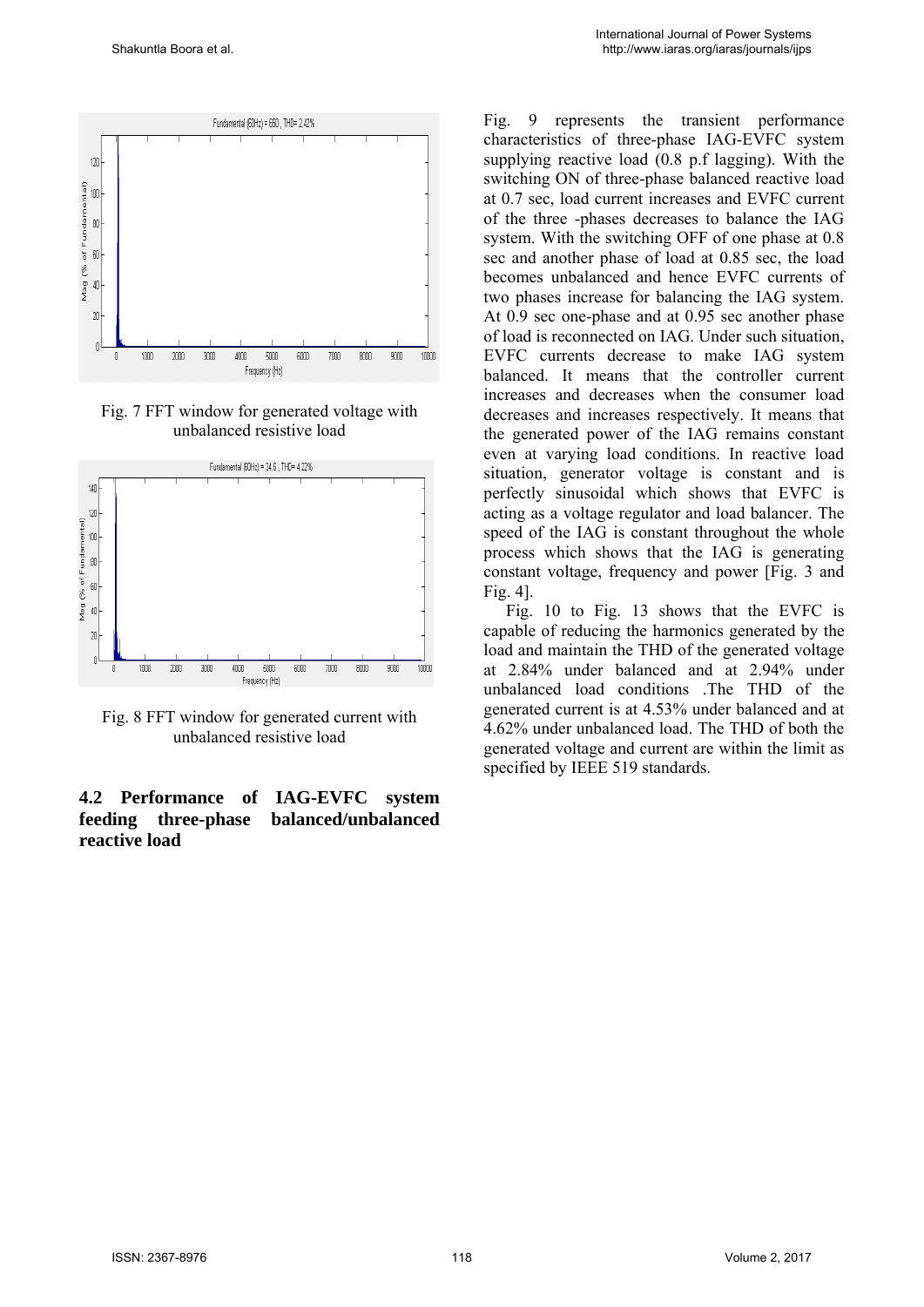

Fig. 9 Simulated transient characteristics waveforms of voltage generated by three-phase IAG ( $V_{\text{abce}}$ ), three-phase IAG currents (I<sub>abcg</sub>), three-phase reactive load currents (I<sub>abcl</sub>), per-phase EVFC currents (I<sub>ac</sub>, Ibc, Icc) under unbalanced reactive load.



Fig. 10 FFT window for generated voltage with balanced reactive load



Fig. 11 FFT window for generated current with balanced reactive load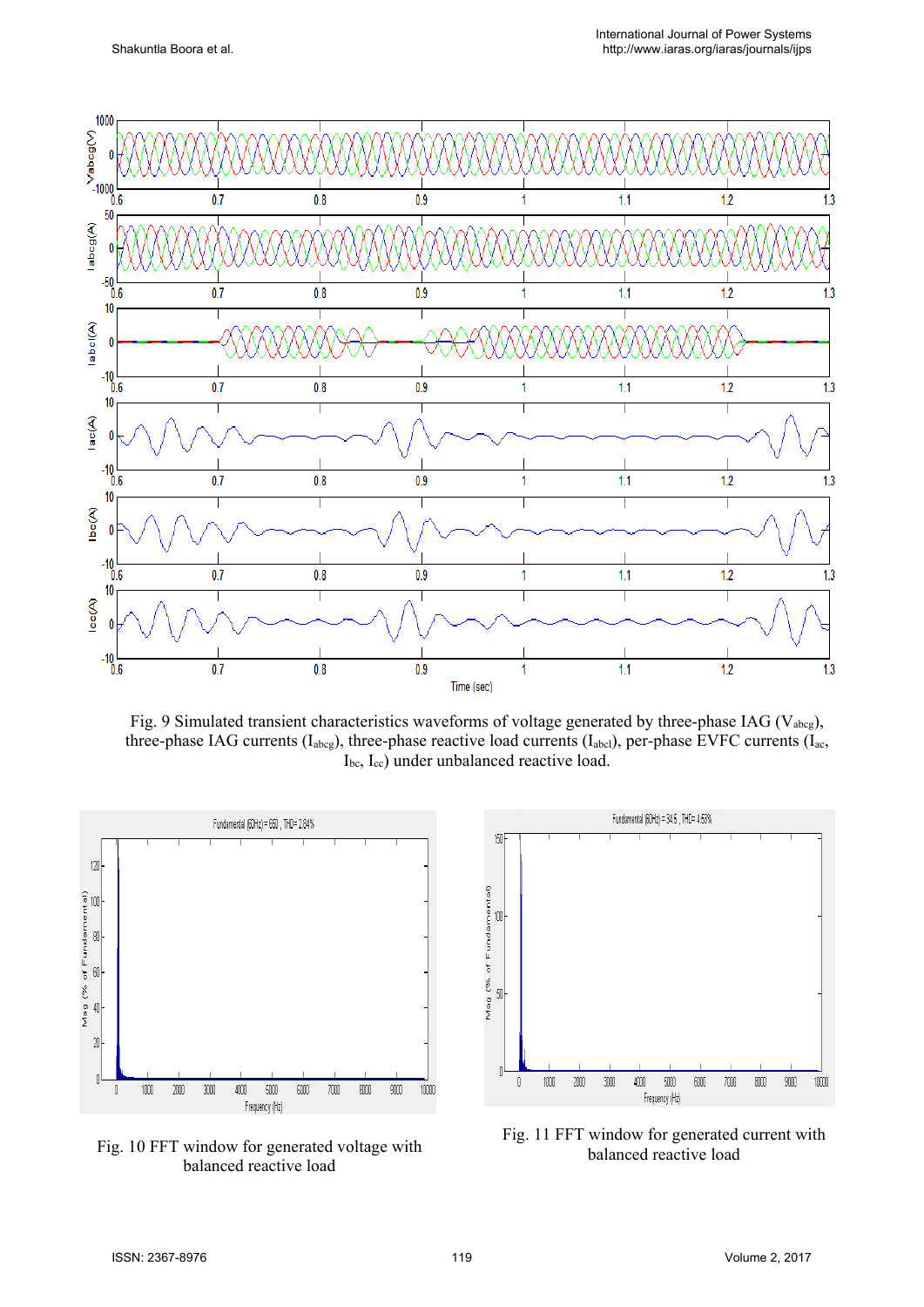

Fig. 12 FFT window for generated voltage with unbalanced reactive load



Fig. 13 FFT window for generated current with unbalanced reactive load

### **4.3 Performance of IAG-EVFC system feeding three-phase balanced/unbalanced non-linear load**

Fig. 14 represents the performance characteristics of EVFC Controller system feeding balanced/unbalanced non-linear loads using threephase diode rectifier with resistive load and C filter at its DC side. At 0.7 sec, a balanced non-linear load is applied then the controller currents are reduced within a cycle for regulating the power, frequency and these becomes non-linear for eliminating harmonic currents. On removal of one phase of the load at 0.8 sec, the load becomes unbalanced but the generator currents remain balanced, which shows the load balancing aspect of the controller. The speed of the IAG is constant throughout the whole process which shows that the IAG is generating constant voltage, frequency and power [Fig. 3 and Fig. 4].

Fig. 15 to Fig. 18 shows that the EVFC is capable of reducing the harmonics generated by the non-linear load and maintain the THD of the generated voltage at 3.66% under balanced and at 4.64% under unbalanced load conditions .The THD of the generated current is at 4.83% under balanced and at 4.93% under unbalanced load. The THD of both the generated voltage and current are within the limit as specified by IEEE 519 standards.



Fig.14 Simulated transient characteristics waveforms of voltage generated by three-phase IAG (V<sub>abcg</sub>), three-phase IAG currents ( $I_{abcg}$ ), three-phase non-linear load currents ( $I_{abc}$ ), per-phase EVFC currents ( $I_{ac}$ , Ibc, Icc) under unbalanced non-linear load.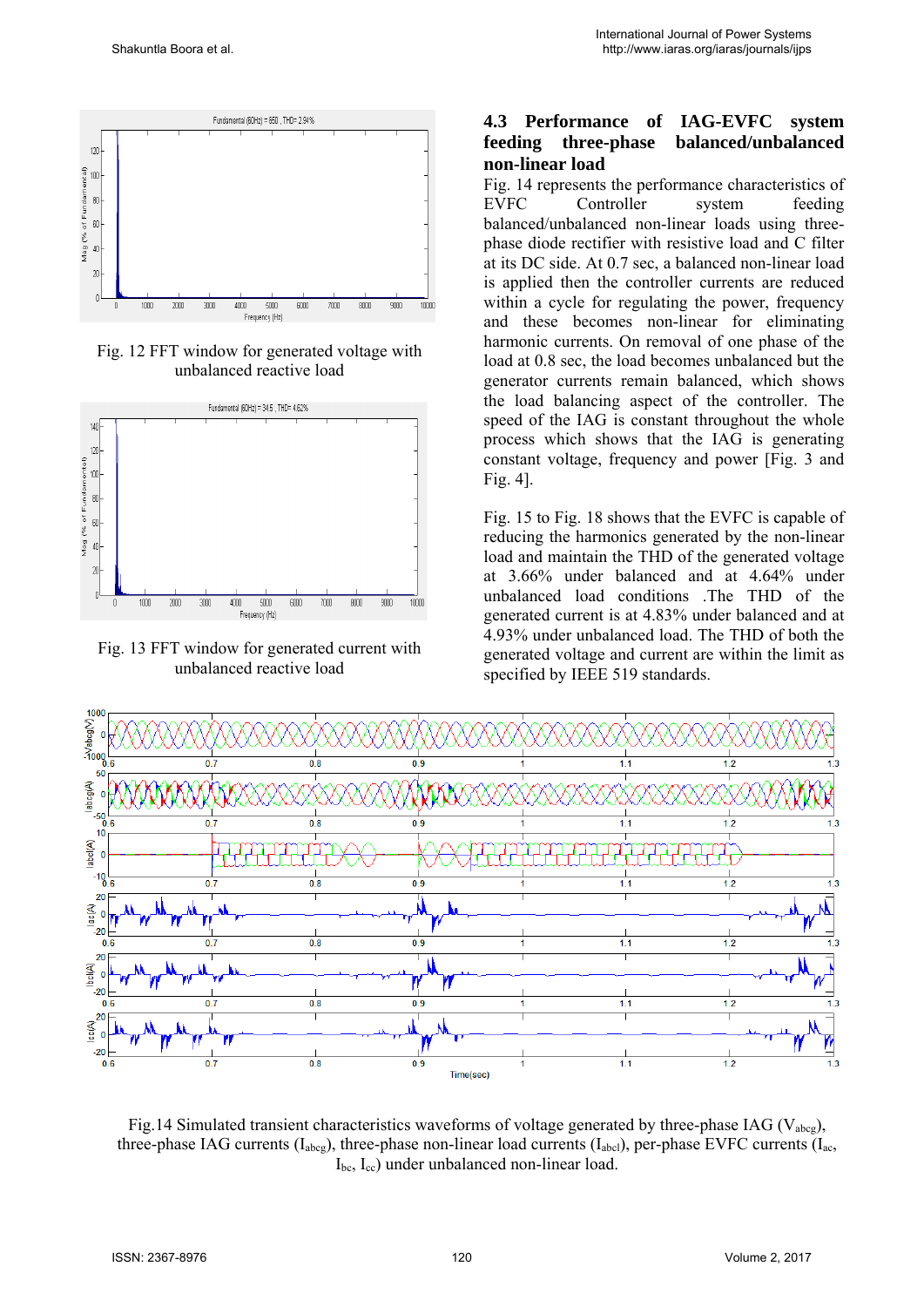

Fig. 15 FFT window for generated voltage with balanced non-linear load



Fig. 16 FFT window for generated current with balanced non-linear load





Fig. 17 FFT window for generated voltage with unbalanced non-linear load



Fig. 18 FFT window for generated current with unbalanced nonlinear load



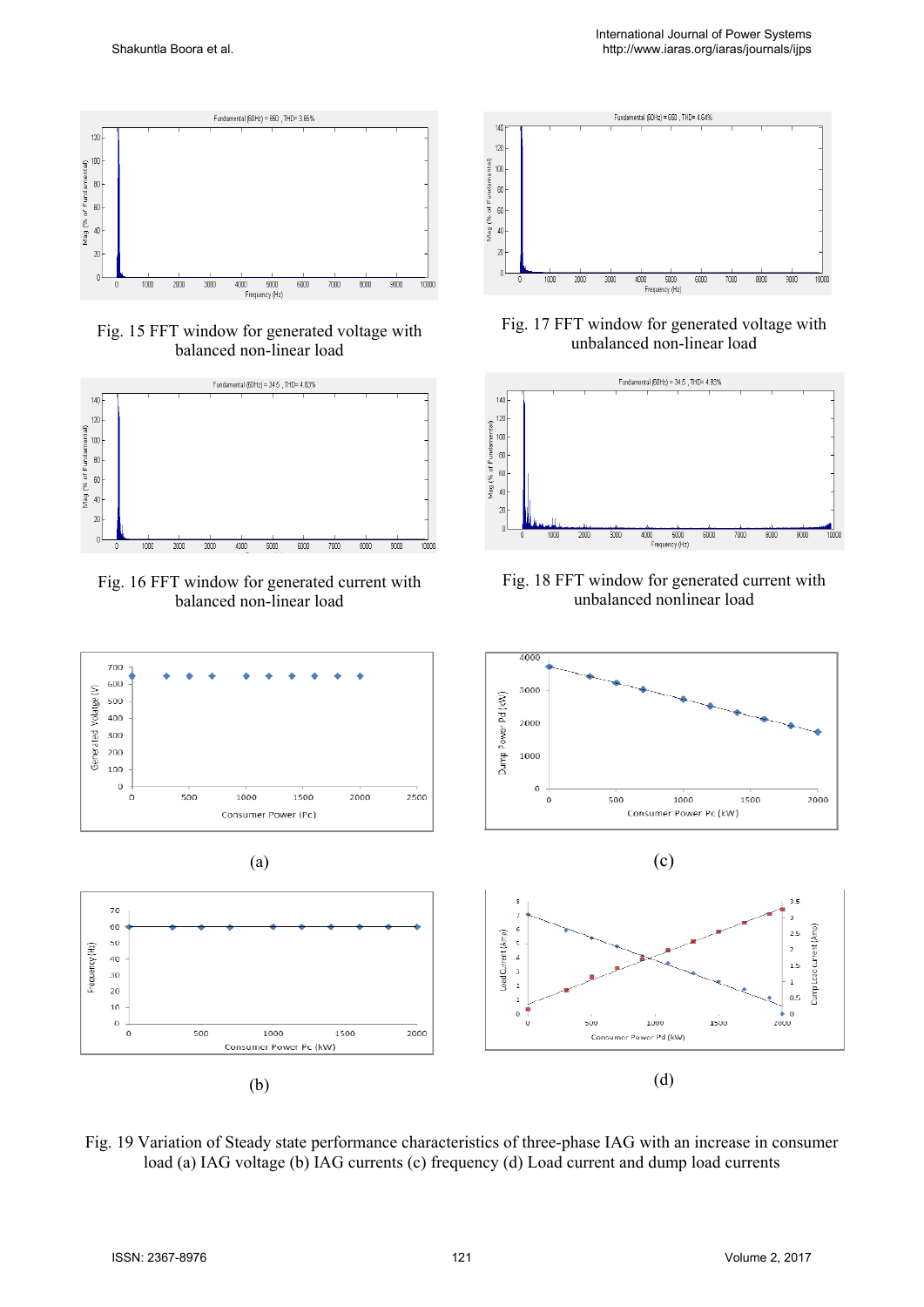Fig. 19 shows the steady state performance characteristics of IAG voltage, Dump power, frequency, load current and dump load current with variation in Consumer load for the three-phase EVFC. It is noticed [Fig.19 (a), Fig.19 (b)] that IAG voltage and frequency remains constant when the consumer load is varying from 0 to 2 kW. At 0kW consumer power, the dump load power is equal to the rated power of IAG. Further, the dump power decreases with an increase in consumer power [Fig.19 (c)]. With increase in consumer power, the load current decreases whereas the dump loads current increases to make the load constant on the generator [Fig.19 (d)].

### **5 Conclusions**

The steady state and transient state analysis results showed that the developed EVFC for GIAG is capable to maintain both voltage and frequency constant despite the variation in balanced and unbalanced consumer resistive/reactive/non-linear load. The THD of the generated voltage and current are within the limits specified by IEEE 519 standard. Such type of developed system can be used for electrical power production in pico-hydro based applications.

### **APPENIX-I**

#### **1. MACHINE DATA**

 3.730 kW, 460 V, 60 Hz, Y-connected, 4-pole Asynchronous machine

Rs = 0.01965 p.u, Rr' = 0.01909 p.u, L<sub>ls</sub> = 0.0397 p.u  $L_{ir} = 0.0397 \text{ p.u}, L_{m} = 1.354, J = 0.089 \text{ Kg-m}^2$ 

#### **2. CONTROLLER PARAMETERS**

 $C_{dc}$  = 151 $\mu$ F  $R_d$  = 103Ω  $K_p = 32.4$  $Ki = 1.24$ 

### **3. CONSUMER LOADS**

| Resistive load 2kW |                                                    |
|--------------------|----------------------------------------------------|
| Reactive load      | 2kW 1.5kVAR 0.8 power factor                       |
|                    | lagging                                            |
|                    | Non-linear load $2kW$ with a $2000\mu F$ capacitor |
|                    |                                                    |

and a 5mH inductor at the DC end

*References:* 

- [1] R. C. Bansal, Three-Phase Self-Excited Induction Generators: An Overview, *IEEE transactions on Energy Conversion,* Vol. 20, No. 2, 2005, pp. 292-299.
- [2] J.M. Elder, J.T. Boys and J.L. Woodward, Integral cycle control of stand-alone generators , *IEE Proc.,* Vol. 132 , No. 2, 1985, pp. 57-66.
- [3] R. Bonert and S. Rajakaruna, Self-excited induction generator with excellent voltage and frequency control*, IEE Proc. Gener Transm. Distrib.,* Vol. 145 , No. 1, 1998, pp. 33-39.
- [4] Chandra, T.S, Bishnu, P.M., Voltage regulators for self excited induction generator, *IEEE Transactions on Energy Conversion*, Vol. 20 , No. 4, 2004, pp. 460-463.
- [5] S.C Kuo and L Wang , P.M., Analysis of voltage control for a self-excited induction generator using a current-controlled voltage source inverter (CC-VSI), *Proc. Inst. Elect. Eng., Transm. Distrib,* Vol. 148, No. 5, 2001, pp. 431-438.
- [6] E.Suarez and G.Bortolotto, Voltage frequency control of a self-excited induction Generator, *IEEE Trans. Energy Convers ,* Vol. 14, No. 3, 1999, pp. 394-401.
- [7] B. Singh, S.S. Murthy and S. Gupta, Analysis and implementation of an electronic load controller for a self-excited induction generator, *IEE Proc. Gener. Transm. Distrib,*  Vol. 151, No. 7, 2004, pp. 51-60.
- [8] B. Singh, S.S. Murthy and S. Gupta, Analysis and design of an electronic load controller for a self-excited induction generator, *IEEE Trans. On Energy Conversion,* Vol. 21, No. 1, 2006, pp. 285-293.
- [9] Sarsing Gao, S.S Murthy, G. Bhubaneswar and M. Sree Lalitha Gayathri, Design of microcontroller based electronic load controller for a self-excited induction generator supplying single-phase loads, *Journal of Power Electronics, Vol*. 10, No. 4, 2010, pp. 444-449.
- [10] Juan M. Ramirez and Emmanuel Torres M., An Electronic load controller for self-excited induction generators, *IEEE PES General Meeting*, June*,* 2007.
- [11] Shakuntla Boora, S.K Agarwal, K.S Sandhu, Electronics based dump load controller for an grid isolated Asynchronous Generator, *International Journal on emerging Technologies,* Vol. 6, No. 2, 2015, pp. 9-14.
- [12] M.H.Rashid, *Power Electronics: Circuits, Devices and Applications,, 3rd ed*., Singapore: Pearson/Prentice-Hall, 2004.